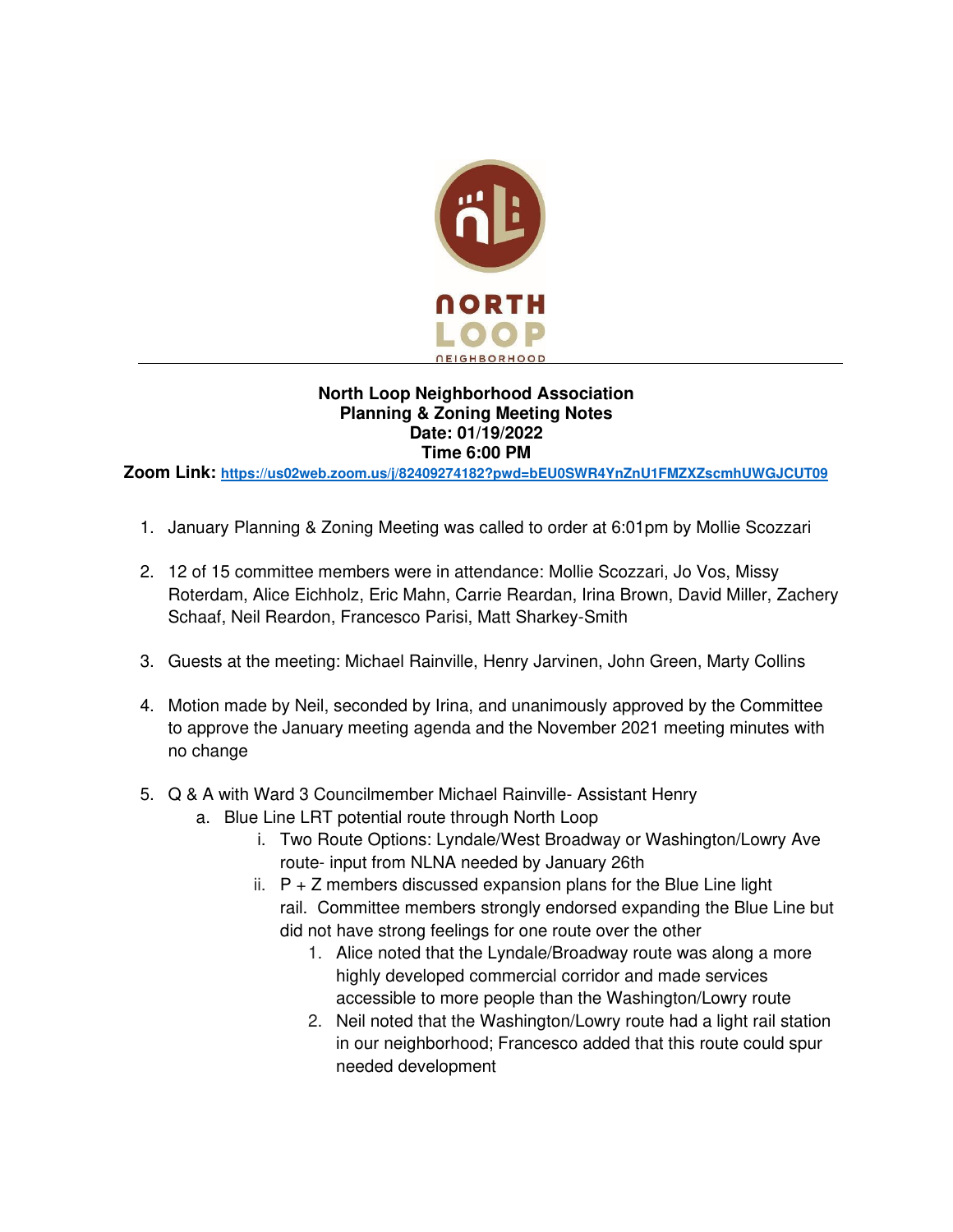- 3. Mollie would pass the committee's discussion on to the full NLNA board.
- b. Irina brought up that Lilac trees as well as full grown trees cut down near the Mississippi river.
	- i. Who makes these decisions, and why there is a disconnect between neighborhood values and City of Minneapolis Parks Department?
	- ii. Michael Rainville feels the City of Minneapolis's Parks Department was probably trying to do maintenance, perhaps a security issue
	- iii. Billie Menz [\(bmenz@minneapolisparks.org\)](mailto:bmenz@minneapolisparks.org) is a good contact with the Minneapolis Parks Department- Park Board Commissioner representing District 1
- 6. Rooftop Addition on the Maytag building- 515 Washington Avenue (John Greene & Marty Collins, AWH Architects)
	- a. Rooftop Bar/Restaurant amenity on Maytag building
		- i. New construction on rooftop, includes similar finish as the outside currently has. New components- restroom facilities, bar and back of house area, seating, extension of staircase on 5<sup>th</sup> avenue to the roof deck
		- ii. Following rules of Historic Preservation and Warehouse District design guidelines
	- b. Biggest consideration is visibility from public right of way
		- i. Structural bay is being placed to not block historic elevator bay
		- ii. The railing structure will not be entirely visible from the street but there is some visibility, around 3 ft.
	- c. Timeline- HCT Certificate of Appropriateness would take around 2 months to receive. In the meantime, architects and engineers will be worked with for construction in early spring 2022. Clients would like to start operating the beginning of Summer 2022
	- d. John Greene is seeking a letter of support from the NLNA  $P + Z$  committee, mostly just trying to be a good neighbor by informing NLNA that this was happening
	- e. Committee voted unanimously to support Maytag rooftop addition
- 7. Committee Business
	- a. Nu Loop Partners (Alice Eichholz)
		- i. Progress continues to be made on the Root Project
		- ii. Planned goals for next year- Equity, Creativity, & Environment three areas of focus
	- b. Public Art & Beautification (Francesco Parisi)
		- i. Only 2 of the 7 trash cans that need replacing have been replaced. More funds are necessary to complete this project
	- c. Historic Preservation (David)
		- i. Duffey Lofts- vote to be had at end of meeting